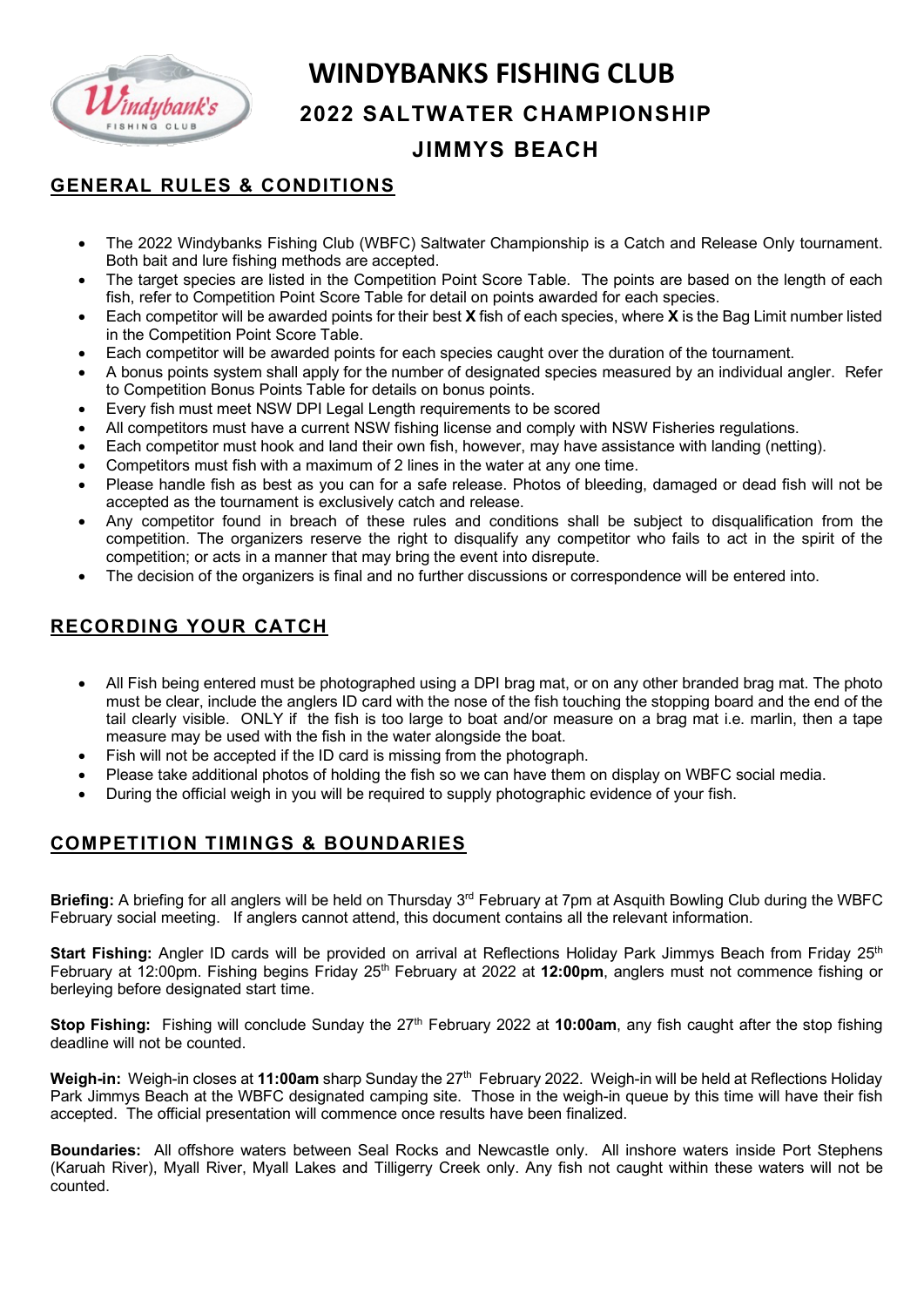#### **COMPETITION POINT SCORE**

Minimum lengths of fish awarded points per centimeter (cm) for competitive purposes. Each competitor will be awarded points for their best **X** fish of each species, where **X** is the Bag Limit number listed in the Competition Point Score Table. Sharks, Rays, Saltwater Catfish, Rock Cale, Kelp Fish, Toad Fish, Sun Fish, Black Spinefoot, Wirrah Cod and Box Fish shall not be weighed-in. The 2022 Windybanks Fishing Club (WBFC) Saltwater Championship is a Catch and Release Only tournament. Photos of bleeding, damaged or dead fish will not be accepted. Please handle fish as best as you can for a safe release.

The following list shall apply to the WBFC Saltwater Championship. Abbreviations used below in the points list are: DS = Deep Sea & Oth = Other.

|                                | Points (per cm)          |                          | <b>Minimum</b>   |                  |                         | Points (per cm) |                          | <b>Minimum</b>   |                  |
|--------------------------------|--------------------------|--------------------------|------------------|------------------|-------------------------|-----------------|--------------------------|------------------|------------------|
| <b>Species</b>                 | <b>DS</b>                | <b>OTH</b>               | Length<br>(cm's) | <b>Bag Limit</b> | <b>Species</b>          | <b>DS</b>       | <b>OTH</b>               | Length<br>(cm's) | <b>Bag Limit</b> |
| Amber Jack                     | 17                       | 17                       | 30               | 5#####           | Morwong Red &<br>Banded | 11              | 11                       | 30               | 5                |
| <b>Atlantic Salmon</b>         | $\overline{\phantom{a}}$ | 17                       | 30               | $5***$           | Mullet (Not Sea)        | 2               | 11                       | 25               | 10               |
| Barracouta                     | $\overline{2}$           | $\overline{2}$           | 30               | 10               | Mullet (Sea)            | $\overline{2}$  | 11                       | 30               | 10               |
| Bass / Estuary Perch           | $\overline{\phantom{a}}$ | $\overline{22}$          | $\overline{25}$  | $2^*$            | Mulloway                | 11              | $\overline{11}$          | 70               | $\mathbf{1}$     |
| <b>Barr Cod</b>                | 11                       | $\mathbf{r}$             | 30               | 5##              | Murray Cod              | $\blacksquare$  | $\overline{11}$          | 60               | 2####            |
| Bonito                         | $\overline{7}$           | 11                       | $\overline{30}$  | 10               | Nannygai                | $\overline{2}$  | $\overline{2}$           | $\overline{30}$  | 10               |
| <b>Bream</b>                   | 17                       | 17                       | 27               | 10#####          | Orange Perch            | 11              | $\overline{a}$           | 30               | 10               |
| Callope                        | $\overline{\phantom{0}}$ | 11                       | 30               | 10               | Parrot Fish             | $\overline{2}$  | $\overline{2}$           | 30               | 10               |
| Carp                           | $\overline{a}$           | 5                        | $\overline{25}$  | $\overline{10}$  | Pearl Perch             | 17              | $\overline{\phantom{a}}$ | 30               | 5                |
| Catfish (Fresh)                | L,                       | 11                       | 30               | $\overline{2}$   | Pigfish                 | $\overline{2}$  | $\overline{2}$           | 30               | 10               |
| Cobia                          | 11                       | 17                       | 60               | 5                | Pike                    | $\overline{2}$  | $\overline{c}$           | 30               | 10               |
| Cowanyoung                     | $\overline{2}$           | $\overline{2}$           | 30               | 10               | Redfin                  |                 | $\overline{2}$           | $\overline{25}$  | 10               |
| Dolphin Fish                   | $\overline{17}$          | $\blacksquare$           | 60               | $10**$           | Red Rock Cod            | $\overline{2}$  | $\overline{2}$           | $\overline{30}$  | 5                |
| <b>Flathead Dusky</b>          | 11                       | 11                       | 36               | 10#              | Rock Blackfish          | $\overline{11}$ | 11                       | 30               | 10               |
| <b>Flathead Other</b>          | 11                       | 11                       | 36               | 10               | Salmon                  | $\overline{7}$  | 11                       | 35               | 5                |
| Flounder                       | 17                       | $\overline{22}$          | 25               | 10               | Samson Fish             | 17              | 17                       | $\overline{30}$  | 5#####           |
| Frigate Mackeral               | $\overline{7}$           | 11                       | 30               | 10               | Sergeant Baker          | $\overline{2}$  | $\overline{2}$           | 30               | 10               |
| Garfish                        | $\overline{17}$          | 17                       | 25               | 10               | Silver Drummer          | $\blacksquare$  | 11                       | $\overline{30}$  | $\overline{10}$  |
| Gemfish                        | 11                       | $\overline{a}$           | 30               | 5#               | Silver Perch            |                 | 11                       | $\overline{30}$  | $5***$           |
| Golden Perch                   | $\overline{a}$           | 11                       | 30               | 5                | Snapper                 | 17              | $\overline{22}$          | 30               | 10               |
| Groper (Bass)                  | L,                       | $\overline{22}$          | $\overline{25}$  | $5***$           | Spanish Mackeral        | $\overline{11}$ | $\overline{17}$          | $\overline{75}$  | $\overline{5}$   |
| Groper (Blue/Brown)            | 11                       | 17                       | 46               | $2***$           | Spotted Mackeral        |                 |                          | 60               | Combined         |
| Gurnard                        | $\overline{2}$           | $\overline{2}$           | 30               | 10               | Sweep                   | $\overline{c}$  | $\overline{2}$           | 30               | 10               |
| Hairtail                       | 7                        | $\overline{7}$           | 91               | 10               | Tailor                  | $\overline{7}$  | 7                        | 35               | $\overline{10}$  |
| Hapuka                         | 11                       | $\overline{\phantom{0}}$ | 30               | 5#               | Tarwhine                | $\overline{17}$ | $\overline{17}$          | $\overline{27}$  | 10#####          |
| <b>Jackass Fish</b>            | 11                       | $\blacksquare$           | 28               | 10               | Teraglin                | $\overline{11}$ | $\overline{11}$          | $\overline{38}$  | 5                |
| John Dory                      | 17                       | 22                       | 30               | 10               | Trevella                | 11              | $\overline{\phantom{a}}$ | 30               | 5#               |
| Kingfish                       | $\overline{7}$           | 11                       | 65               | 5                | Trevally                | $\overline{7}$  | $\overline{7}$           | $\overline{30}$  | $\overline{10}$  |
| Leather Jacket                 | $\overline{11}$          | $\overline{11}$          | $\overline{25}$  | 10               | <b>Brown Trout</b>      | $\blacksquare$  | $\overline{17}$          | 30               | $5***$           |
| Long Tom                       | $\overline{2}$           | $\overline{2}$           | 30               | 10               | <b>Rainbow Trout</b>    |                 | 17                       | 30               |                  |
| Luderick                       | L,                       | $\overline{17}$          | $\overline{27}$  | 10               | Tuna (90cm or more)     | $\overline{7}$  | $\overline{11}$          | $\overline{30}$  | 2                |
| Mangrove Jack                  |                          | $\overline{22}$          | 30               | $\overline{5}$   | Tuna (less than 90cm)   | $\overline{7}$  | 11                       | $\overline{30}$  | 5                |
| Maori Cod                      | $\overline{2}$           | $\overline{2}$           | 30               | 10               | Wahoo                   | $\overline{11}$ | $\overline{\phantom{a}}$ | 46               | 5                |
| Marlin, Spear & Swordfish      | $\overline{11}$          | 22                       | 150              | 1 of each        | Whiting                 | $\overline{17}$ | $\overline{17}$          | 27               | $\overline{10}$  |
| Morwong Jackass &<br>Rubberlip | 11                       | 11                       | 30               | 10               |                         |                 |                          |                  |                  |

#### **NSW Fisheries Regulations take preference over lengths and bag limited nominated**

#### **Legend:**

\* Only 2 fish in total (only 1 longer than 35cm) with closed season between 1st June & 31st August

\*\* Only 1 fish longer than 110cm

\*\*\* Only 1 fish longer than 60cm

\*\*\*\* Impoundment Only (Dams only)

\*\*\*\*\* Only 5 combined fish species in general streams & dams but refer current Fisheries Rules.

# Only 1 fish longer than 70cm

## All offshore deep sea species - maximum of 5 fish combined with only 2 Gem Fish & Boat limit of 10 #### Only 1 fish longer than 100cm. Closed season from September to November. ##### Total of 5 fish combined Amberjack & Samson Fish & 10 fish combined for Bream & Tarwhine

**Note 1:** Club capture records can be caught and weighed in anytime and not gilled or gutted. Fish eligible for record status shall be weighed on the club scales by the Weigh-Master. Were this is not possible the eligible fish shall be photographed adjacent to an appropriate tape measure/rule and shall be weighed on registered scales with the identity of the owner with phone number recorded and weight of fish being clearly identified on docket or advice.